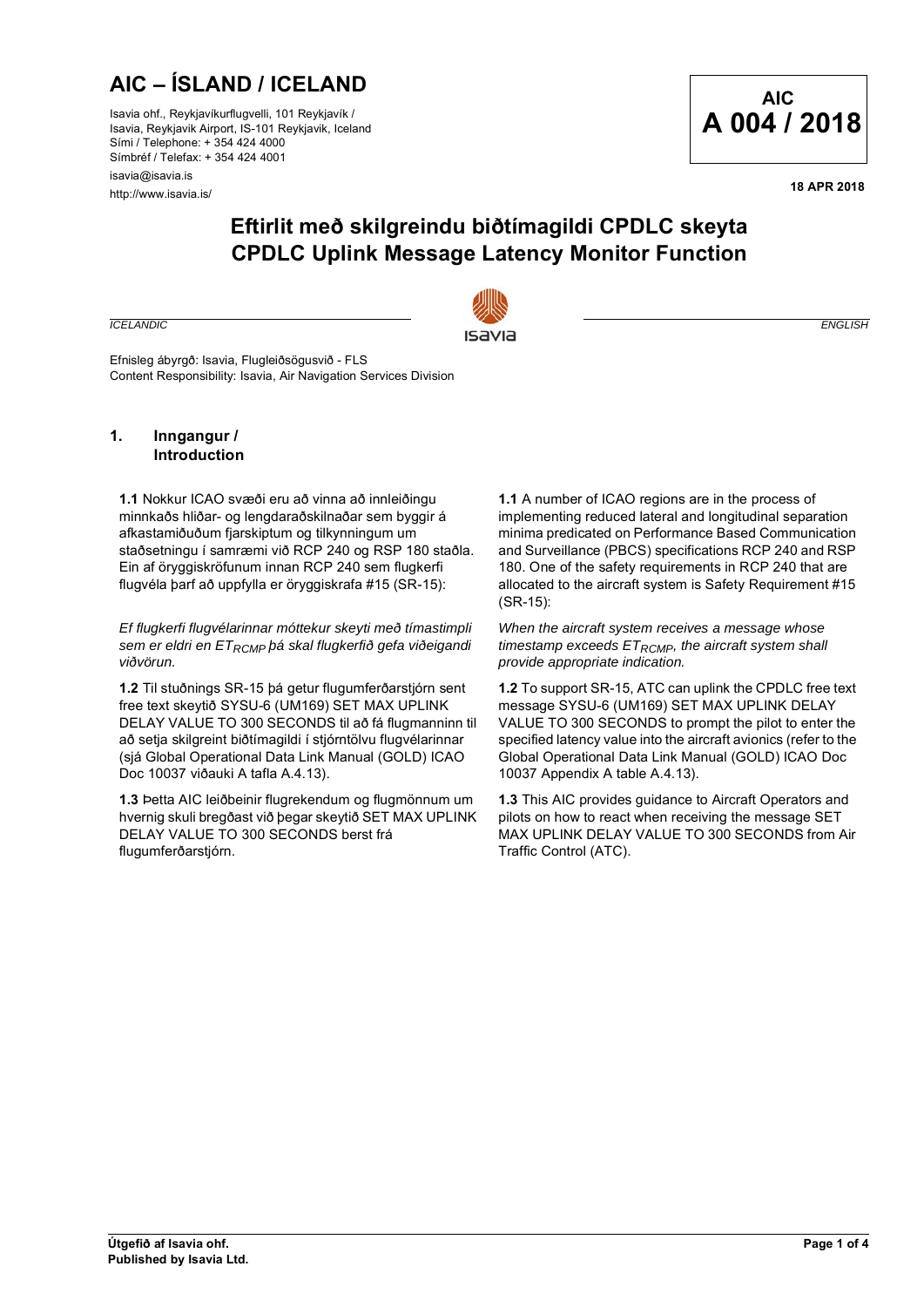*ICELANDIC ENGLISH*

## **2. Umfjöllun / Discussion**

**2.1** Markmið þess að fylgjast með biðtímagildi er að koma í veg fyrir að flugmenn bregðist við CPDLC skeytum sem hafa tafist á leiðinni. Alvarlegasta dæmi þess væri ef flugmaðurinn færi eftir flugheimild sem væri ekki lengur í gildi.

**2.2** Það er mismunandi hvernig biðtímagildið hefur verið innleitt í flugvélum:

- a. Virkni í Airbus flugvélum og einnig í sumum "General Aviation" flugvélum er bannig að flugvélin hafnar sjálfkrafa skeyti sem hefur seinkað og sýnir flugmanninum það ekki, en sendir jafnframt eftirfarandi villuskeyti til flugumferðarstjórnar: ERROR INVALID DATA. UPLINK DELAYED IN NETWORK AND REJECTED RESEND OR CONTACT BY VOICE.
- b. Virkni í Boeing flugvélum og einnig í sumum "General Aviation" flugvélum er þannig að flugmanninum er sýnt skeytið sem hefur seinkað með sérstakri ábendingu um að um sé að ræða seinkað skeyti. Það er þá undir flugmanninum komið að bregðast við á réttan hátt, sjá kafla 3 hér fyrir neðan.
- c. Í sumum flugvélum er þessi virkni innleidd þannig að það er ekki í samræmi við staðla.
- d. Sumar CPDLC búnar flugvélar hafa ekki þessa virkni.

**2.3** Sökum þess að virknin hefur verið innleidd í flugvélar á mismunandi hátt þá er ógerlegt fyrir flugumferðarstjórn að sérsníða sendingu SET MAX UPLINK DELAY VALUE TO 300 SECONDS skeytisins að þörfum mismunandi flugvélategunda. Flugumferðarþjónustuveitendur á Norður Atlantshafs svæðinu hafa því ákveðið að senda þetta skeyti til allra CPDLC tengdra flugvéla um leið og þær koma inn í hvert flugstjórnarsvæði. Flugvél getur því fengið þetta skeyti nokkrum sinnum í hverju flugi.

**2.4** Flugvélar hafa hingað til fengið skeytið THIS IS AN AUTOMATED MESSAGE TO CONFIRM CPDLC CONTACT WITH REYKJAVIK CENTRE þegar komið er inn í flugstjórnarsvæði Reykjavíkur. Þetta skeyti er núna lagt niður og í stað þess kemur skeytið SET MAX UPLINK DELAY VALUE TO 300 SECONDS. Þetta nýja skeyti mun því þjóna tvennum tilgangi:

- a. Fá flugmanninn til að setja skilgreint biðtímagildi í stjórntölvu flugvélarinnar; og
- b. Til að staðfesta "Current Data Authority (CDA)" fyrir flugumferðarstjórn.

**2.1** The intention of the message latency monitor function is to prevent pilots from acting on a CPDLC uplink message that has been delayed in the network. The most serious of such cases would be the pilot executing a clearance that was no longer valid.

**2.2** There are variations between aircraft types in implementation of the message latency monitor function:

- a. The Airbus implementation and some General Aviation aircraft implementations function in such a way that the aircraft automatically rejects a delayed uplink message by sending an error message to ATC and does not show the message to the pilot. The message sent to ATC is normally this: ERROR INVALID DATA. UPLINK DELAYED IN NETWORK AND REJECTED RESEND OR CONTACT BY VOICE.
- b. The Boeing implementation and some General Aviation aircraft implementations function in such a way that the delayed message is displayed to the pilot with an indication that the message has been delayed. It is then up to the pilot to act as appropriate, refer to section 3 below.
- c. Some aircraft have a deficient implementation that has not been designed in accordance to industry standards.
- d. Some CPDLC equipped aircraft do not have the message latency monitor function implemented at all.

**2.3** Because aircraft implementations are varied, it is impossible for ATC to tailor the uplink of the message SET MAX UPLINK DELAY VALUE TO 300 SECONDS to different aircraft types. It has therefore been decided among the NAT Air Navigation Service Providers (ANSPs) to uplink this message to all CPDLC connected aircraft immediately after they enter each control area. An aircraft may therefore receive this message multiple times during a flight.

**2.4** Aircraft have been receiving the CPDLC message THIS IS AN AUTOMATED MESSAGE TO CONFIRM CPDLC CONTACT WITH REYKJAVIK CENTRE upon entry into the Reykjavik Control Area. This message will be discontinued and replaced with the message SET MAX UPLINK DELAY VALUE TO 300 SECONDS. This new message will therefore serve two purposes:

- a. To prompt the pilot to set the specified uplink delay value in the aircraft avionics; and b. To establish the Current Data Authority (CDA) for
	- ATC.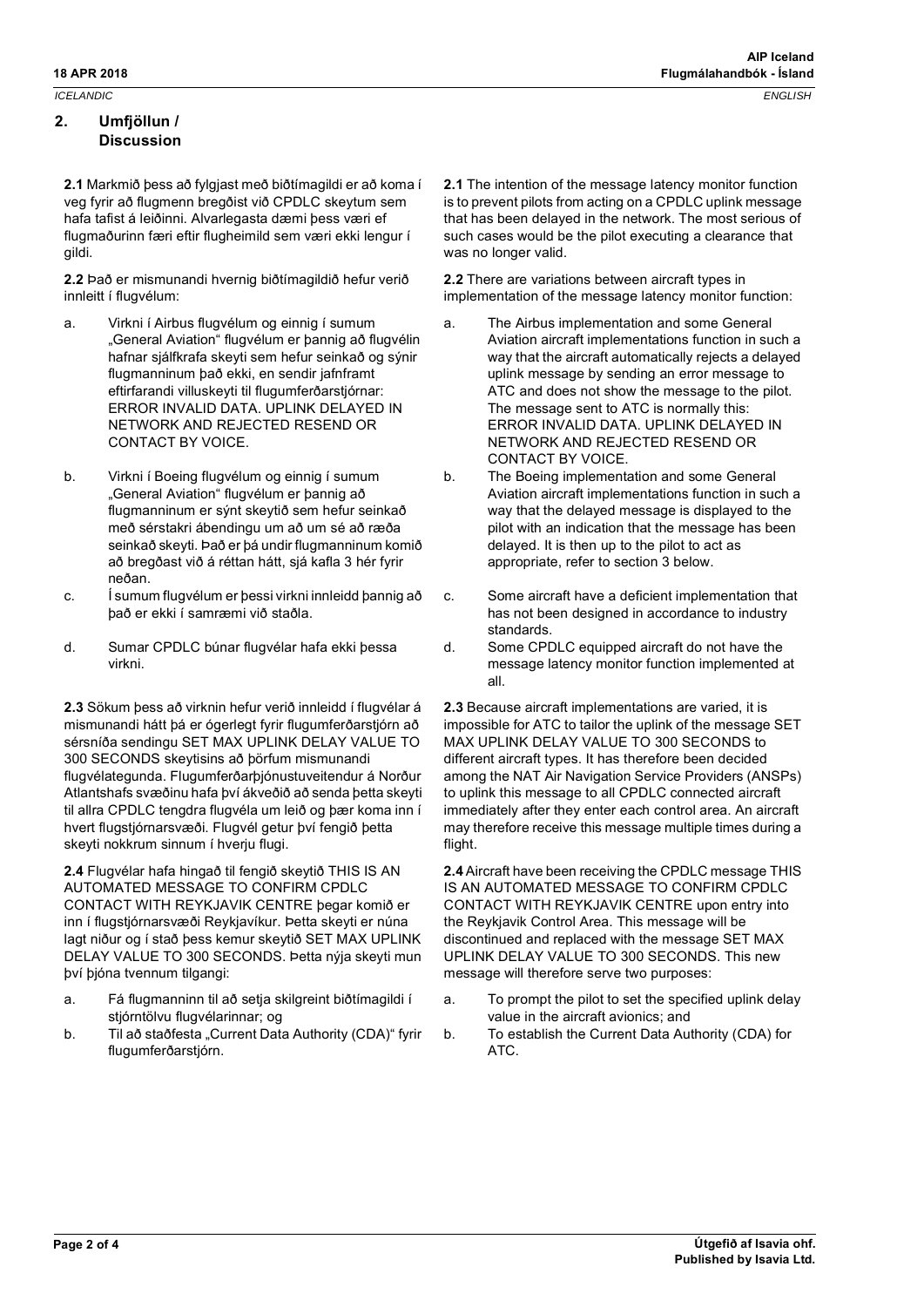*ICELANDIC ENGLISH*

#### **3. Verklag flugmanna / Pilot Procedures**

**3.1** Flugmenn skulu kunna á þá virkni sem tengist biðtímagildi CPDLC.

**3.2** Þegar flugmaður fær CPDLC skeytið SET MAX UPLINK DELAY VALUE TO 300 SECONDS þá skal hann:

a. Senda það svar sem stjórntölva flugvélarinnar vísar á (ACCEPT [ROGER]) hvort sem flugvélin styður biðtímagildið eða ekki.

> *Note 1:* Það er mikilvægt að flugmaðurinn svari SET MAX UPLINK DELAY VALUE TO 300 SECONDS skeytinu til þess að ekki séu opin ósvöruð CPDLC samskipti í kerfinu. Þetta á einnig við um flugvélar sem hafa gallaða biðtímagildis virkni eða enga slíka virkni.

*Note 2:* Global Operational Data Link handbókin tilgreinir að flugmaður skuli bæta við free text skeytinu TIMER NOT AVAILABLE þegar biðtímagildis virknin er ekki fyrir hendi í flugvélinni (sjá GOLD tafla 4-1).

b. Ef flugvélin er búin réttri biðtímagildis virkni, þá skal flugmaðurinn setja skilgreint biðtímagildi inn í stjórntölvuna í samræmi við handbók flugvélarinnar. Sumar flugvélar setja gildið inn sjálfvirkt þegar biðtímagildisskeytið berst og leyfa flugmanninum ekki að slá gildið inn handvirkt.

> *Note 3:* Ef flugmaðurinn fær skipun um "log off" og síðan "log on" þá mun flugvélin aftur fá skeytið SET MAX UPLINK DELAY VALUE TO 300 SECONDS þegar "log on" er lokið.

**3.3** Þegar flugmanni berst CPDLC skeyti með ábendingu um að skeytinu hafi seinkað þá skal flugmaðurinn:

- a. Láta flugumferðarstjórn vita í gegnum talsamband að honum hafi borist CPDLC skeyti sem hafi seinkað og biðja um leiðbeiningar varðandi úrvinnslu skeytisins; og
- b. Fara eftir leiðbeiningum flugumferðarstjórans um úrvinnslu skeytisins.
- c. **Flugmaður má ekki undir neinum kringumstæðum framkvæma skipanir í CPDLC skeytum sem hefur seinkað fyrr en leiðbeiningar um úrvinnslu skeytisins hafa borist frá flugumferðarstjórn.**

**3.1** Pilots shall be familiar with aircraft functionality that concerns the CPDLC uplink message latency monitor.

**3.2** When the pilot receives the uplink CPDLC message SET MAX UPLINK DELAY VALUE TO 300 SECONDS he/she shall:

a. Send a positive response to ATC as prompted by the avionics (ACCEPT [ROGER]) regardless of whether the aircraft supports the latency monitor.

> *Note 1:* It is important that pilots respond to the SET MAX UPLINK DELAY VALUE TO 300 SECONDS uplink message to avoid having open unanswered CPDLC messages in the system. This also applies to aircraft that have deficient message latency monitor functionality or no such functionality at all.

> *Note 2:* The Global Operational Data Link Manual specifies that the pilot should append the response downlink with the free text message TIMER NOT AVAILABLE when the message latency monitor function is not available in the aircraft (refer to GOLD Table 4-1).

b. If the aircraft is equipped with a correctly functioning message latency monitor, enter the specified uplink delay into the avionics in accordance with the aircraft procedures. Some avionics will automatically set the delay value in accordance with the uplink message and do not allow for a manual input.

> *Note 3:* If an aircraft is instructed to log off and then log on again mid-flight, ATC may send the message SET MAX UPLINK DELAY VALUE TO 300 SECONDS again once the logon is completed.

**3.3** When a pilot receives a CPDLC uplink message with an indication that the message has been delayed the pilot shall:

- a. Revert to voice communications to notify the ATS unit of the delayed message received and to request clarification of the intent of the CPDLC message; and
- b. Respond appropriately to close the message as per the instructions of the controller.
- c. **The pilot must not act on the delayed uplink message until clarification has been received from the controller.**